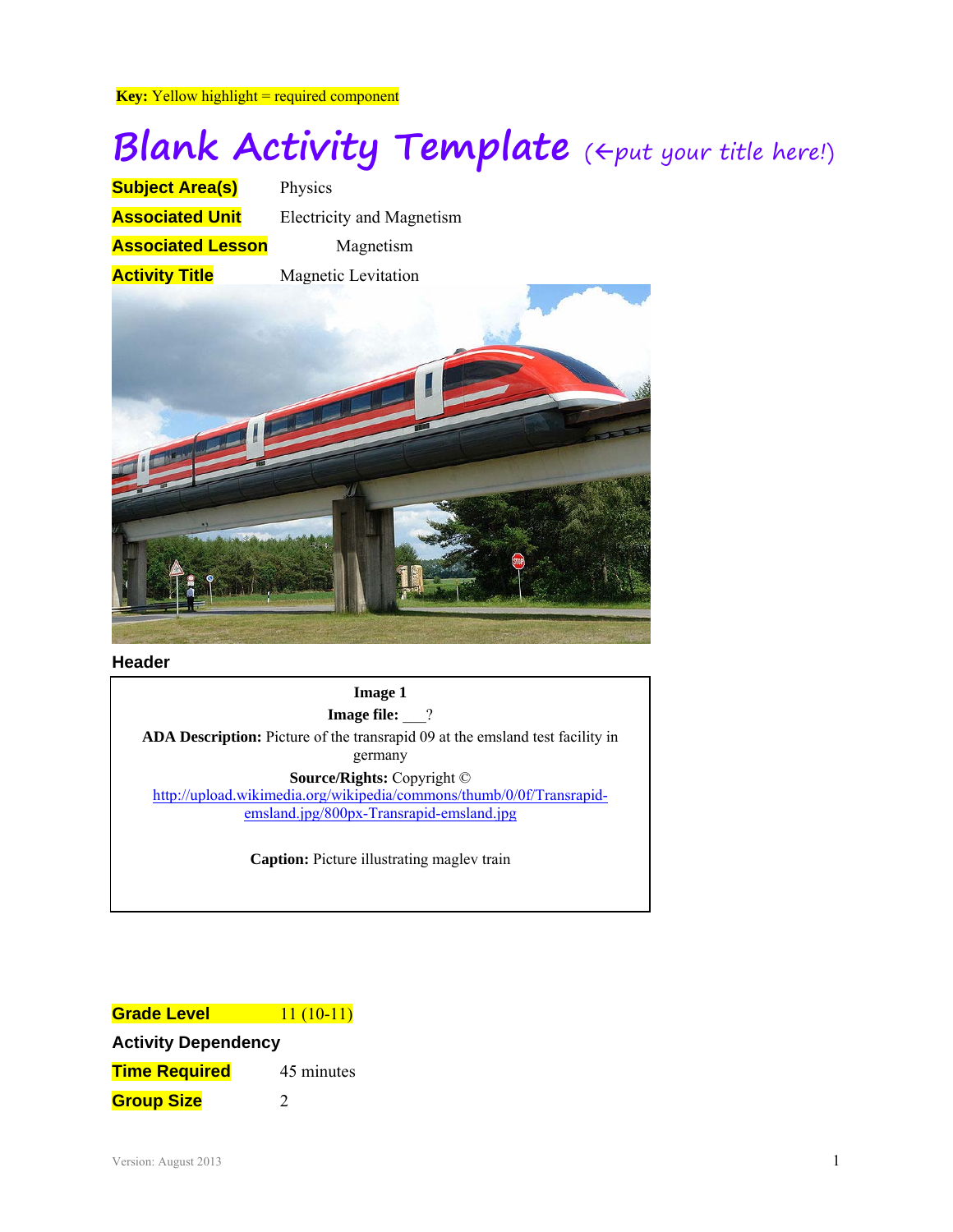## **Expendable Cost per Group** US \$ 5

## **Summary**

In this activity, students will get hands-on experience on magnetic levitation. They will construct a model Maglev train using simple tools and materials. They will emphasize their knowledge on concepts such as attraction, repulsion and levitation.

#### **Engineering Connection**

Magnetism plays a major role electrical engineering analysis and design processes. Electrical engineers extensively use concepts from magnetism to design motors and generators. They also use magnetism in designing communication systems. Biomedical engineers use magnetism to design imaging systems such as MRIs (Magnetic Resonance Imaging) and fMRIs (Functional Magnetic Resonance Imaging) to study the brain's anatomy and function. Mechanical engineers use magnetism to design propulsion systems that use magnetic levitation to propel vehicles, for instance, Maglev trains

**Engineering Category** = Engineering design process

#### **Keywords**

Magnetism, Force, Negative pole, Positive pole, Attraction, Repulsion, Levitation

## **Educational Standards (List 2-4)**

State STEM Standard (required)

Texas: Science [2010] Subchapter C. High School, Physics, Science concepts. The student knows the nature of forces in the physical world. The student is expected to: identify examples of electric and magnetic forces in everyday life

#### ITEEA Standard (required)

International Technology and Engineering Educators Association: Technology [2000], Design, Standard 9. Students will develop an understanding of engineering design.

NGSS Standard (strongly recommended)

CCSS Standard (strongly recommended)

#### **Pre-Requisite Knowledge**

#### **Learning Objectives**

After this activity, students should be able to:

- Describe how Maglev train works
- Understand attraction and repulsion concepts via experimentation
- How to place magnets in order to create a repellant force

#### **Materials List**

Each group needs:

- Duct tape
- **Scissors**
- A cardboard box
- a cereal box, or similar material such as paperboard
- 26 permanent magnets (each about 1 inch long)
- Rubber bands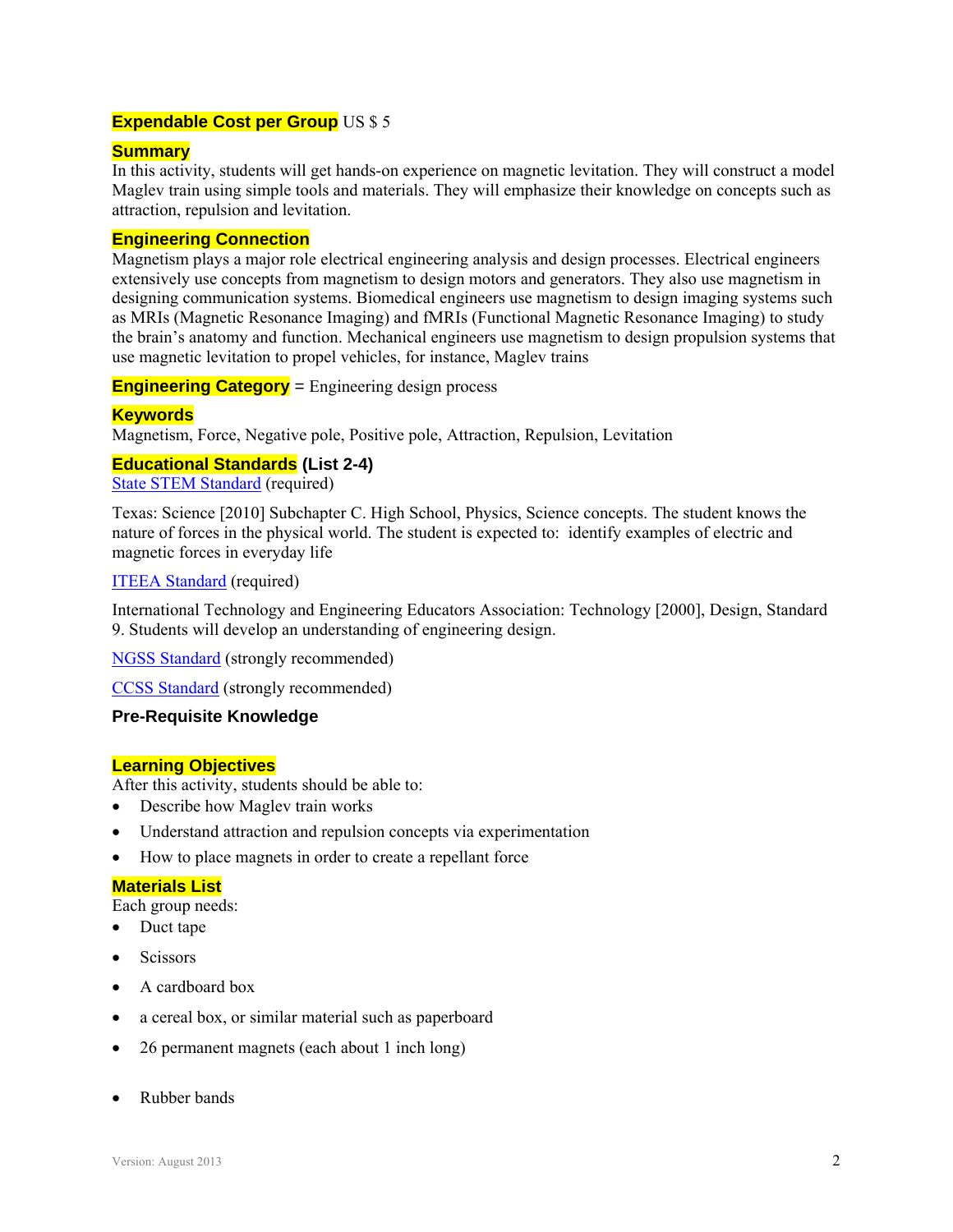## **Introduction / Motivation**

Engineering Maglev trains comes from the simple idea of repulsion and attraction of magnets i.e., North poles repel North poles and South poles repel South poles. The motivation behind levitating comes from the fact that they can travel faster due to lower friction between the train and the train rails. Furthermore, Maglev trains move more smoothly and more quietly than regular trains and they only use electric power for their propulsion system.

#### **Vocabulary / Definitions**

| <b>Word</b> | <b>Definition</b> |
|-------------|-------------------|
|             |                   |
|             |                   |
|             |                   |
|             |                   |

## **Procedure**

#### **Background**

#### **Before the Activity**

 $\bullet$ 

#### **With the Students**

- 1. Cut out a base for your track from your cardboard box. It should measure about 4 inches wide by 12 inches long.
- 2. Next, place your permanent magnets North-side or South-side down on to the sticky side of a strip of duct tape, lining them up like a track. You'll make 2 tracks—each should have 12 magnets.
- 3. Flip over the taped magnet tracks and adhere them to the cardboard base.
- 4. Make the guide walls. Cut out two 4 inches wide by 12 inches long pieces of cardboard. Fix the guide walls to the base.
- 5. Cut out a square that measures  $3\frac{7}{8}$  inches wide by 3 inches long from the cereal box. Make sure the train fits in between the guide walls and can float freely.
- 6. Fix 4 permanent magnets to the bottom of the train using the duct tape. Make sure that the magnets are facing the proper direction so that the train is repelled by the magnets that make up the track. See Figure 2, for a schematic build.
- 7. Finally, use the rubber band to propel your train.
- 8. Add some mass (maybe a pen or a pencil) to your train and see if it can still levitate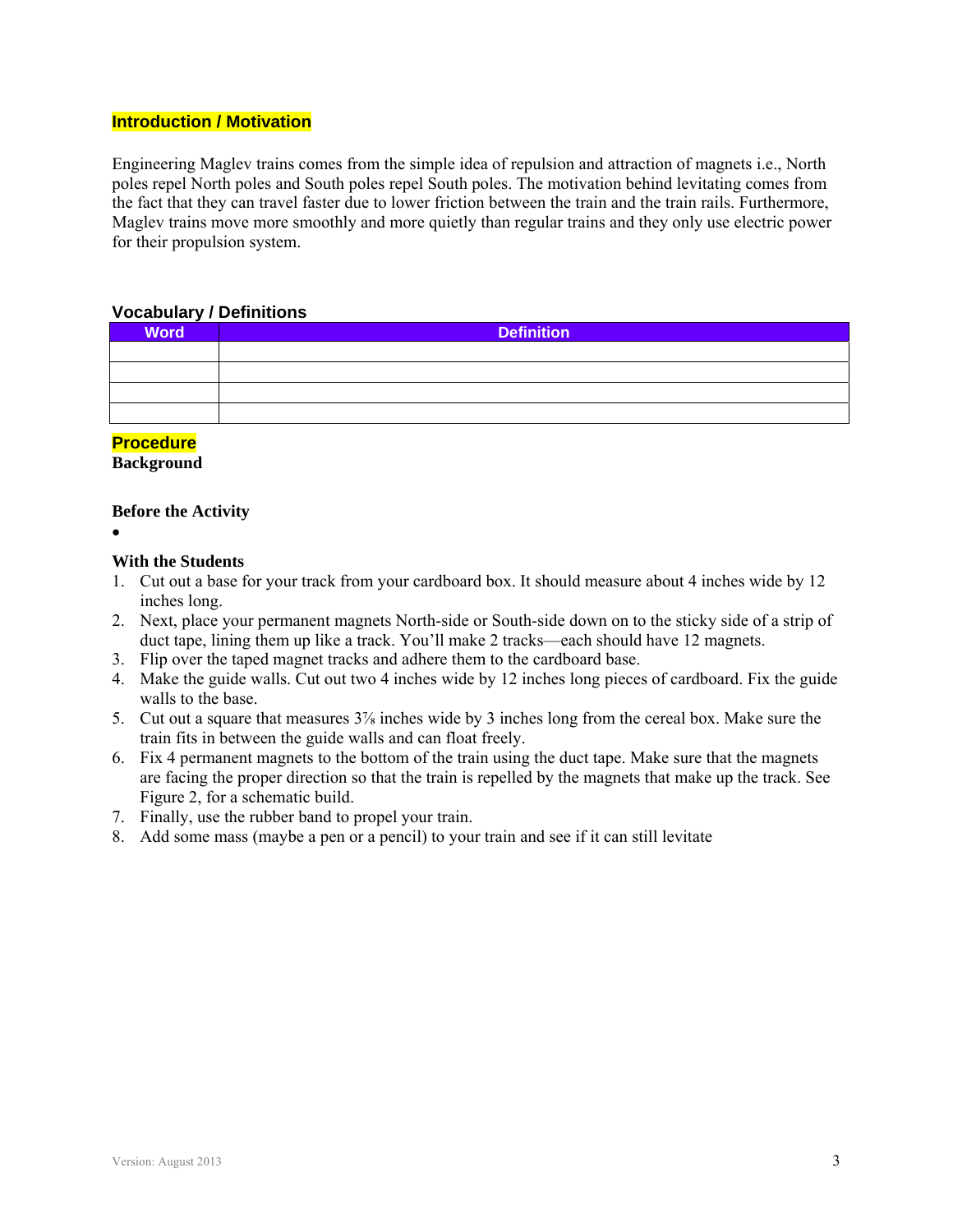

**Image** Insert Image # or Figure # here (use Figure # if referenced in text)



## **Attachments**

**Safety Issues** 

 $\bullet$ 

**Troubleshooting Tips** 

**Investigating Questions** 

## **Assessment**

#### **Activity Embedded Assessment**

*Descriptive Title:* Write up

Ask the students to write a short paragraph while answering the following questions:

- 1. How and why do maglev trains levitate?
- 2. How much weight can your maglev train carry? and what is the breakdown point?
- 3. List two or more magnetic levitation applications in engineering.

## **Activity Extensions**

## **Activity Scaling**

• For lower grades, ?